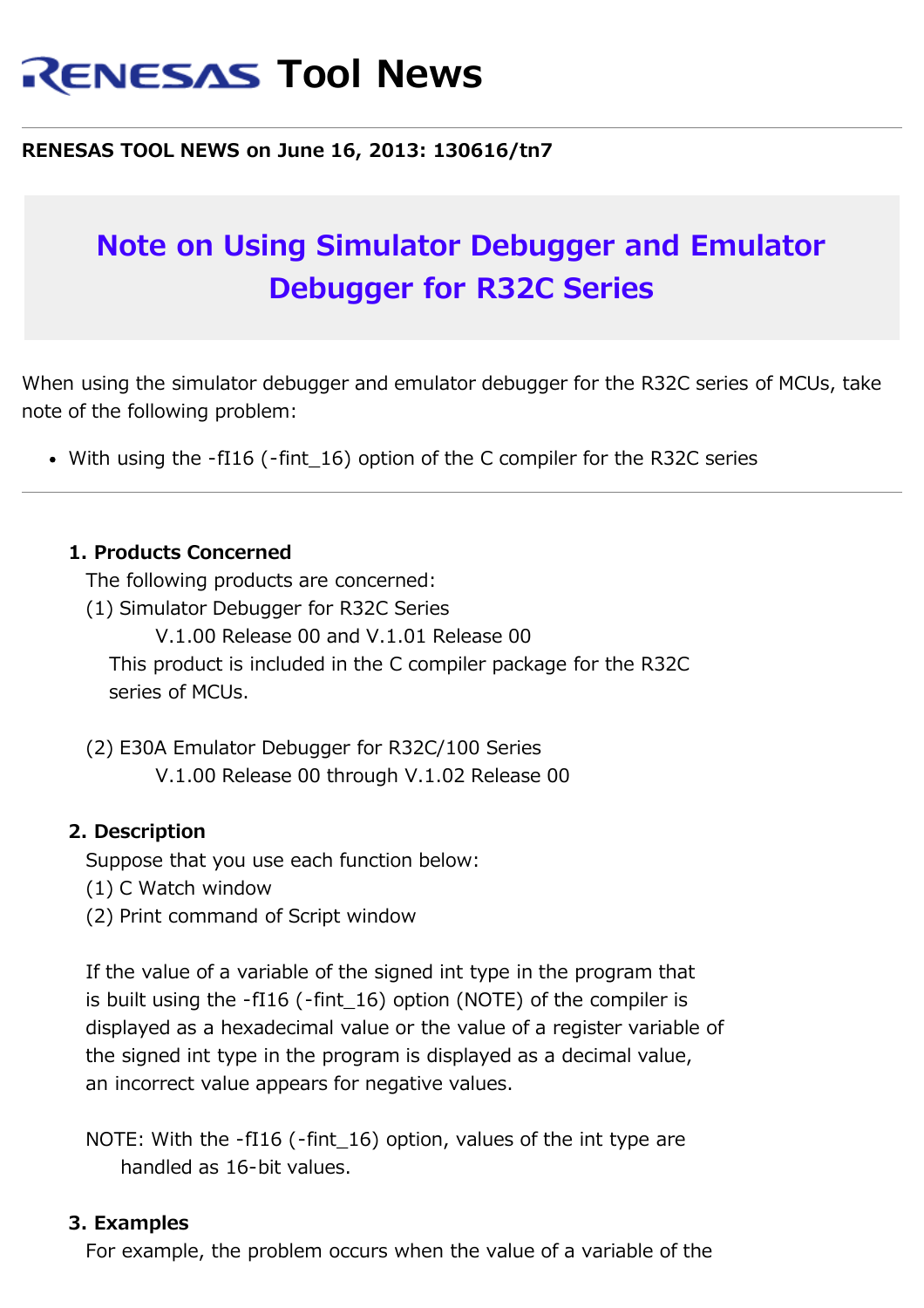signed int type is as follows:

signed int val  $= 0x$ FFFF;

(1) For a variable of signed int type

 When the displayed value is hexadecimal, sign extension will make the value displayed as 0xFFFFFFFF.

(2) For a register variable of signed int type

When the displayed value is decimal, the value is displayed as 65535.

 Note however that the problem concerns only the display of the simulator debugger and emulator debugger. There is no problem in the code generated by the compiler.

### **4. Workaround**

(1) For a variable of signed int type

 To avoid this problem, reference the value using any of the following methods.

- (a) Reference the value as a decimal value.
- (b) Reference the value via the popup display of the variable value in the Editor (Source) window.
- (c) Enter the following in the text box of the Add new watch point dialog box (NOTE) to register the variable, and then reference it from the C Watch window.

(short)val

 NOTE: To open the Add new watch point dialog box, click the Watch tab in the C Watch window. Then, select Add from the popup menu displayed by clicking the right-hand mouse button in the window.

 (d) When using the Print command, enter the following to reference the value:

print (short)val

(2) For a register variable of signed int type

 To avoid this problem, reference the value using either of the following methods:

- (a) Reference the value as a hexadecimal value.
- (b) Reference the value via the popup display of the variable value in the Editor (Source) window.

#### **5. Schedule for Fixing Problem**

We have no plan to fix this problem for the simulator debugger and